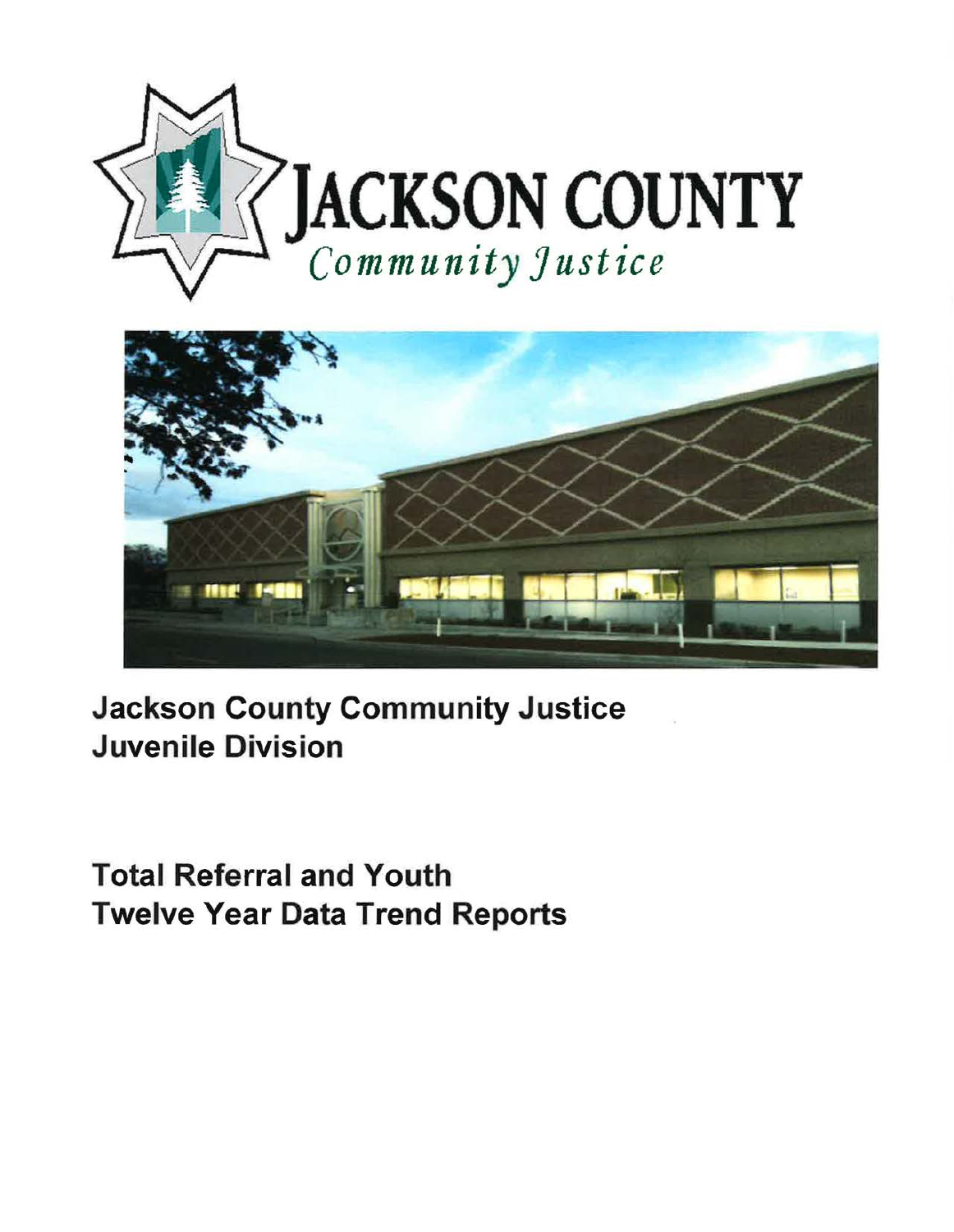## **Summary**

Information on Jackson County juvenile offenders was collected, entered and maintained in the Juvenile Justice Information System (JJIS). JJIS is a state-wide electronic case management system used by all counties in the state of Oregon and maintained by the Oregon Youth Authority.

## **Statistical information for this this past year may not represent accurate historical data due to the COVID-19 epidemic as police reports/referrals and overall service delivery was reduced dramatically or eliminated during this period of time.**

## **Items to consider when reviewing data:**

Small changes in raw numbers between years may create large percentages. For example, a change from 6 to 2 creates a change of 67%. Review both the raw numbers and percentages to determine the significant of these changes. Data in this report represents crimes that have a corresponding referral to the Community Justice Juvenile Division Services which is the juvenile justice provider in the county.

If a juvenile crime occurred that was not reported, or law enforcement did not create a referral regarding the crime, it is not included in this data.

## **SUMMARY**

This past year showed a drastic decline in the total number of referrals (police reports) and youth referred to the juvenile division believe to have been caused by the COVID-19 pandemic. After seeing a slight increase the prevsious year of 3%, this past year showed a 60% reduction in referrals and 40% reduction in youth referred. Trends will need to continue to be monitored to determine if this was due soley to the COVID-19 pandemic or a continued reduction in youth crime. The total number of referrals by gender continues to narrow and over the last year 66% of referrals were male and 32% were female. Over the last 12 years, youth 12 years of age and under have shown a reduction of 70%, youth 13-15 years of age 75% reduction, and youth 16 and older 76% reduction, again the last year showing the greatest reduction. All races showed a reduction, with Native American youth showing the smallest at 11% (1 youth) and Hispanic youth showing the largest at 55% (58 youth). There was a 40% increase (6 youth) for youth categorized as other race.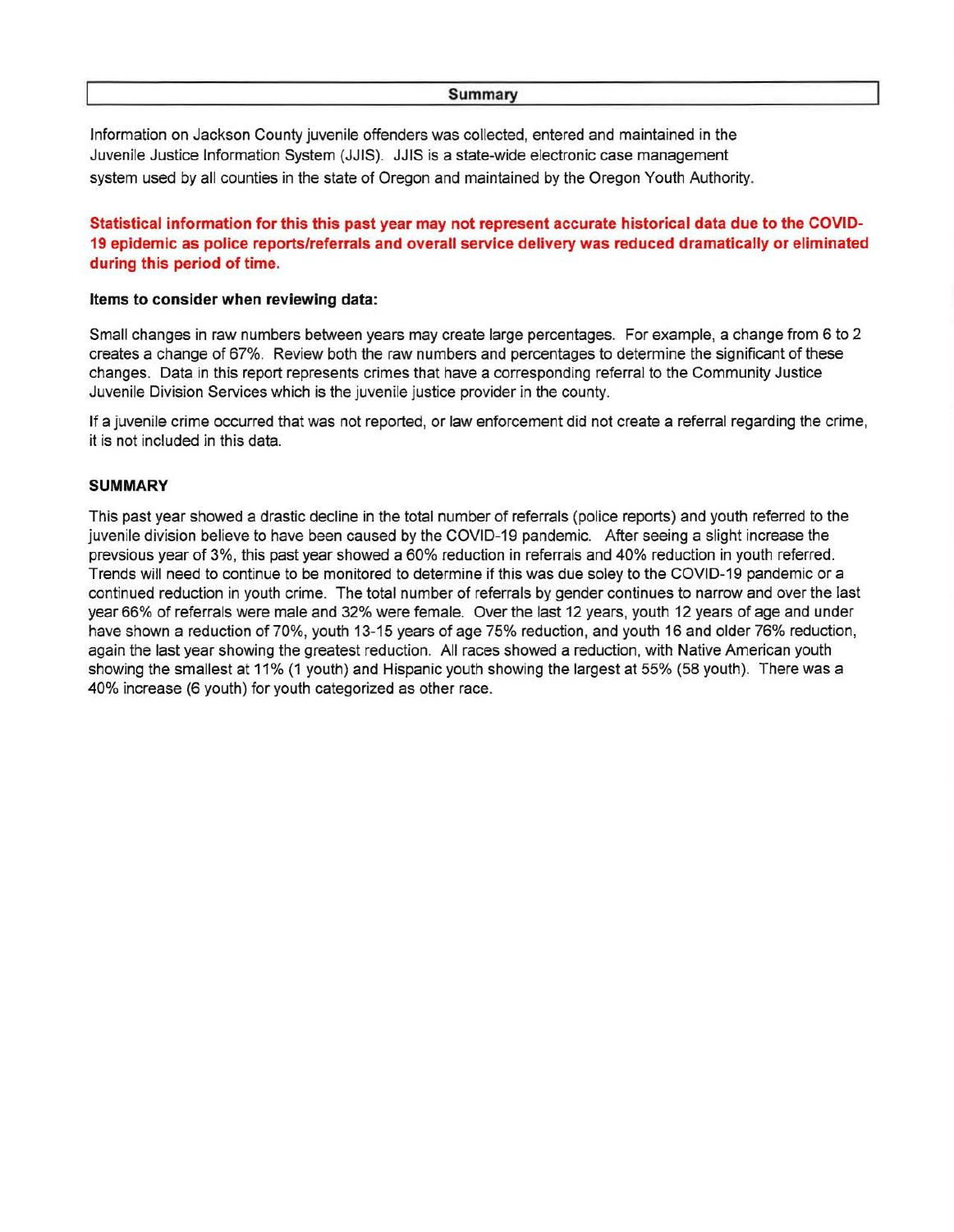| <b>JACKSON COUNTY COMMUNITY JUSTICE - JUVENILE SERVICES</b> |       |       |           |           |       |       |       |       |       |       |       |           |
|-------------------------------------------------------------|-------|-------|-----------|-----------|-------|-------|-------|-------|-------|-------|-------|-----------|
| <b>Referrals / Youth</b>                                    | 09-10 | 10-11 | $11 - 12$ | $12 - 13$ | 13-14 | 14-15 | 15-16 | 16-17 | 17-18 | 18-19 | 19-20 | $20 - 21$ |
| <b>Total Criminal</b>                                       | 2154  | 2174  | 1981      | 1498      | 1313  | 1419  | 999   | 908   | 881   | 670   | 696   | 290       |
| <b>Total Non-Criminal</b>                                   | 668   | 622   | 632       | 415       | 367   | 391   | 422   | 309   | 258   | 194   | 194   | 66        |
| <b>Total Referrals</b>                                      | 2822  | 2796  | 2613      | 1913      | 1680  | 1810  | 1421  | 1217  | 1139  | 864   | 890   | 356       |
| <b>Total Criminal</b>                                       | 1013  | 994   | 896       | 730       | 687   | 646   | 586   | 494   | 411   | 393   | 407   | 191       |
| <b>Total Non-Criminall</b>                                  | 374   | 332   | 290       | 221       | 193   | 183   | 317   | 257   | 181   | 179   | 132   | 63        |
| <b>Total Youth</b>                                          | 1387  | 1326  | 1186      | 951       | 880   | 829   | 903   | 751   | 592   | 572   | 539   | 324       |

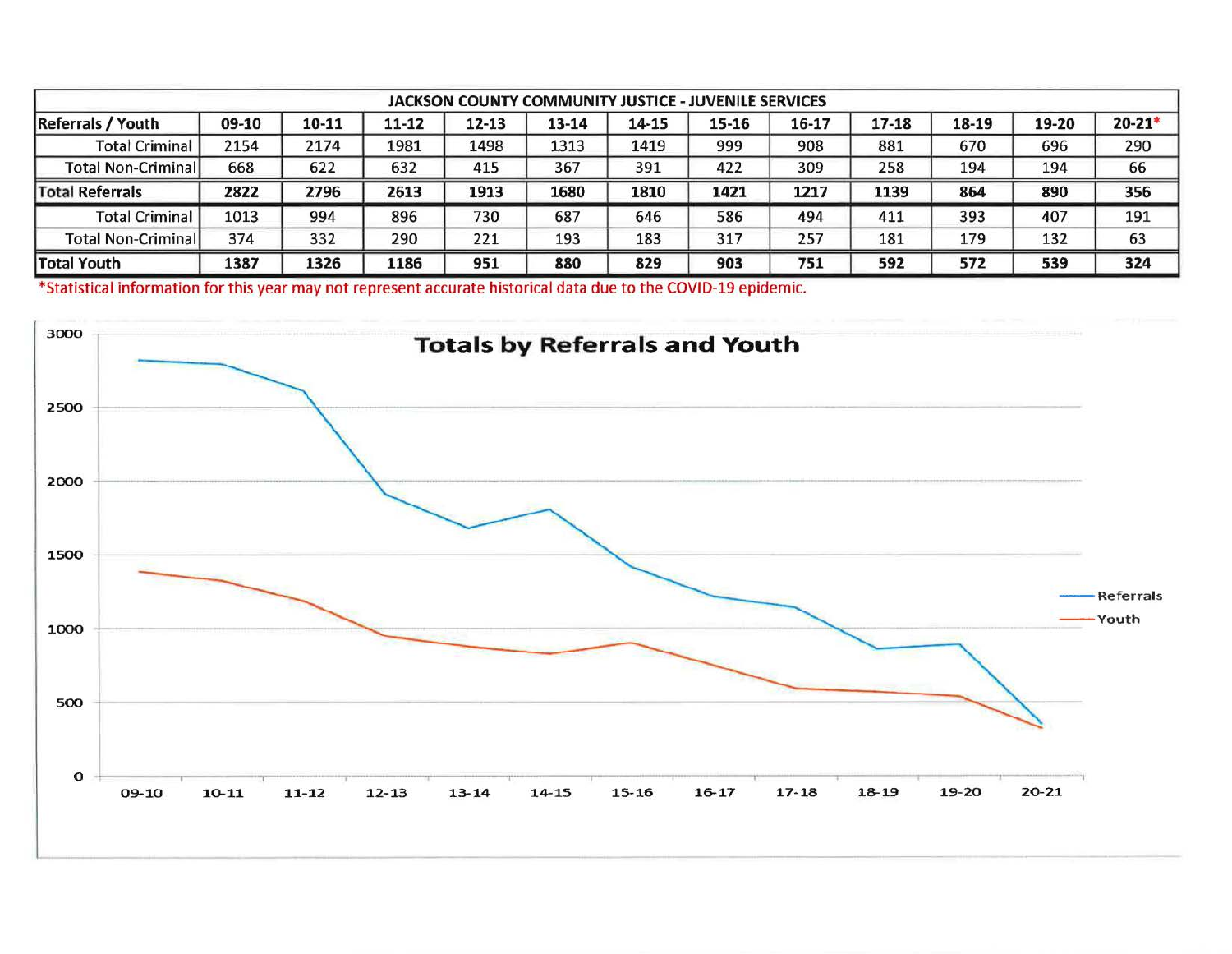| <b>JACKSON COUNTY COMMUNITY JUSTICE - JUVENILE SERVICES</b> |       |       |       |           |           |           |       |       |       |       |       |            |
|-------------------------------------------------------------|-------|-------|-------|-----------|-----------|-----------|-------|-------|-------|-------|-------|------------|
| <b>Sender</b>                                               | 09-10 | 10-11 | 11-12 | $12 - 13$ | $13 - 14$ | $14 - 15$ | 15-16 | 16-17 | 17-18 | 18-19 | 19-20 | $20 - 21*$ |
| Male                                                        | 888   | 772   | 638   | 554       | 523       | 640       | 510   | 513   | 419   | 380   | 333   | 217        |
| Female                                                      | 437   | 413   | 313   | 326       | 305       | 263       | 241   | 242   | 173   | 188   | 205   | 106        |
| Total                                                       | 1325  | 1185  | 951   | 880       | 828       | 903       | 751   | 755   | 592   | 568   | 538   | 324        |

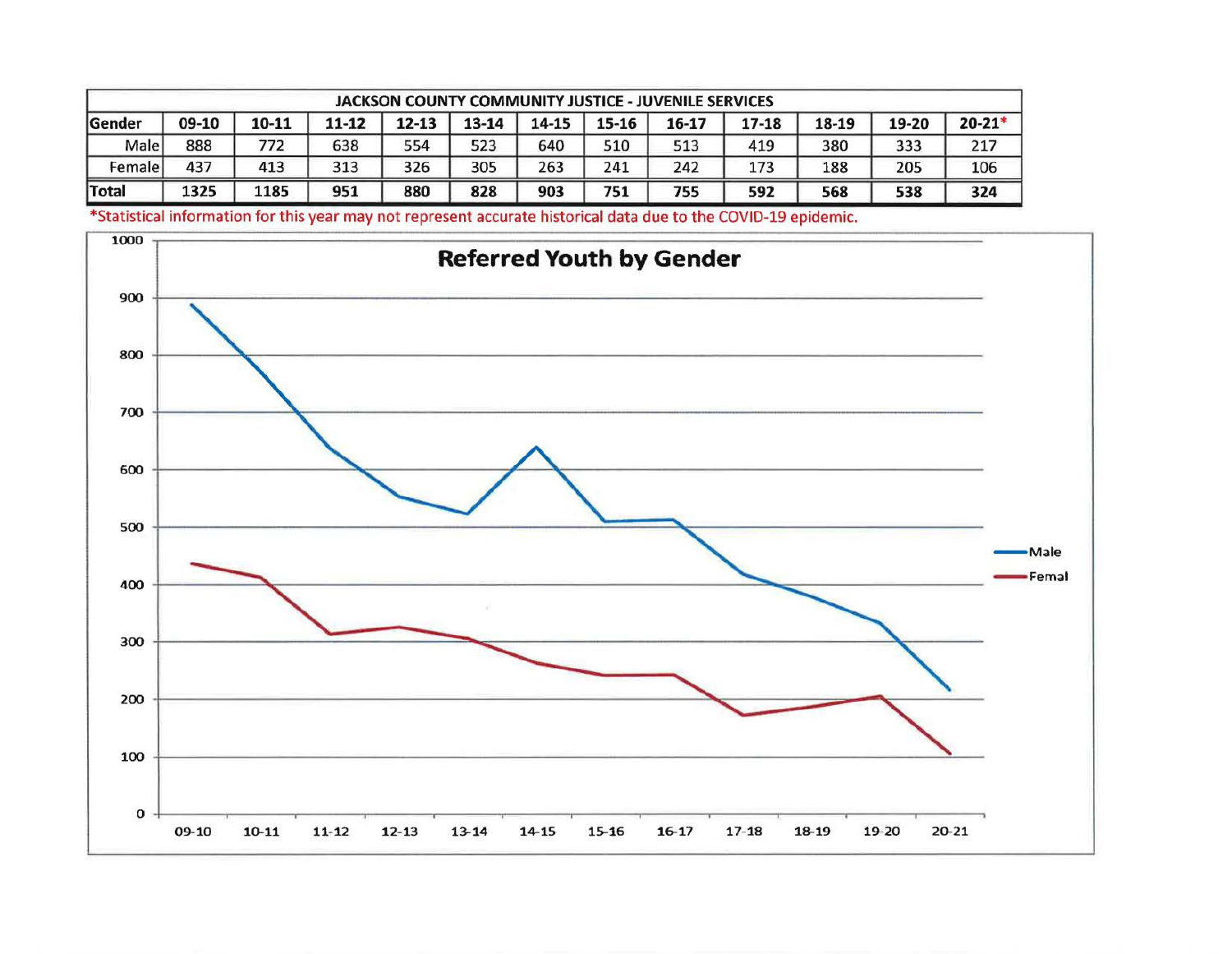| JACKSON COUNTY COMMUNITY JUSTICE - JUVENILE SERVICES |       |           |       |       |       |       |       |       |           |       |       |            |
|------------------------------------------------------|-------|-----------|-------|-------|-------|-------|-------|-------|-----------|-------|-------|------------|
| Age                                                  | 09-10 | $10 - 11$ | 11-12 | 12-13 | 13-14 | 14-15 | 15-16 | 16-17 | $17 - 18$ | 18-19 | 19-20 | $20 - 21'$ |
| 12 <                                                 | 104   | 108       | 110   |       | 78    | 41    |       | 60    | 39        | 39    | 49    | 32         |
| $13 - 15$                                            | 635   | 498       | 521   | 416   | 415   | 375   | 447   | 342   | 285       | 263   | 275   | 163        |
| 16 >                                                 | 647   | 580       | 604   | 458   | 387   | 413   | 399   | 349   | 268       | 270   | 215   | 161        |
| <b>Total Refe</b>                                    | 1386  | 1186      | 1235  | 951   | 880   | 829   | 903   | 751   | 592       | 572   | 539   | 356        |